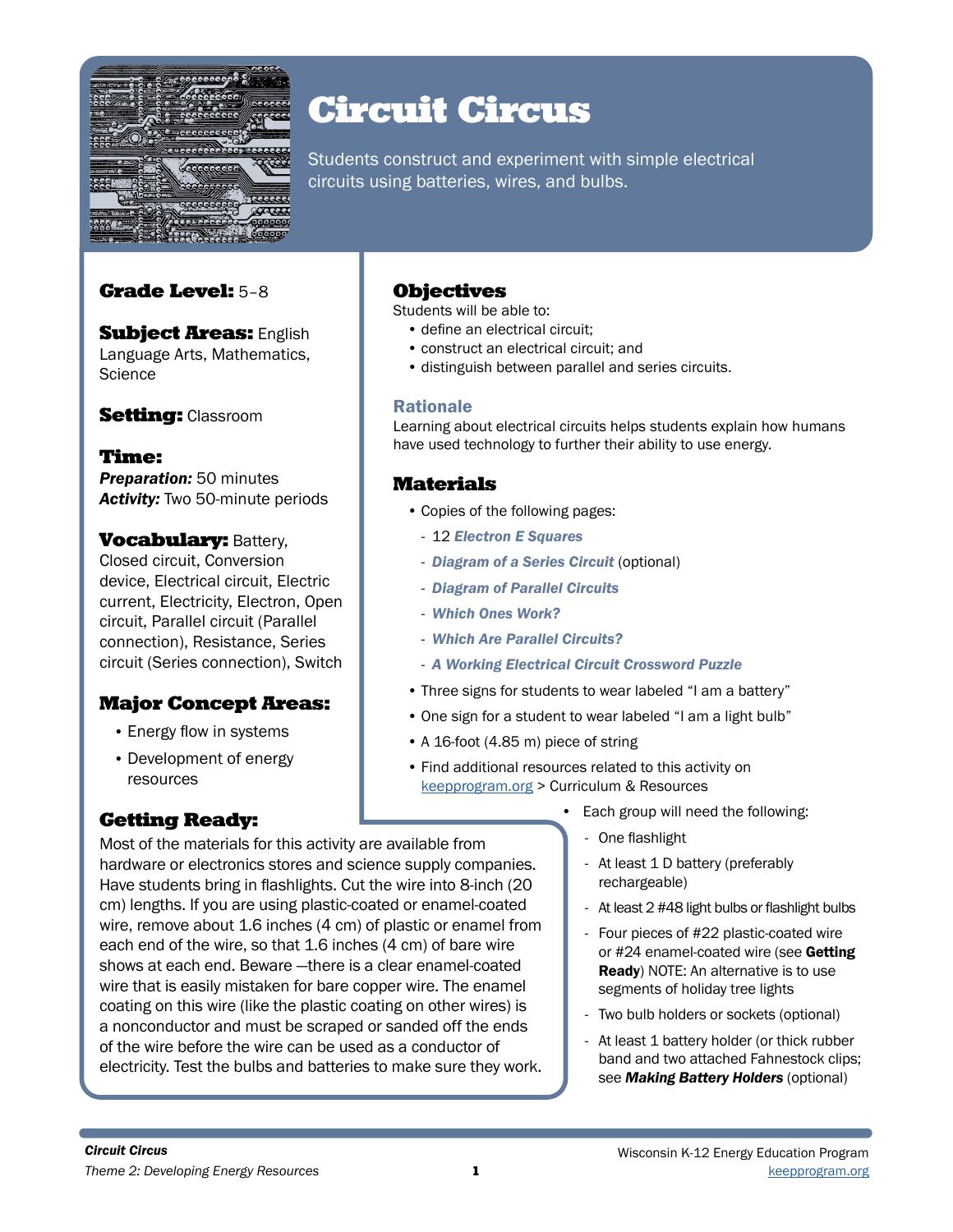#### Background

What would your life be like if every time one of the light bulbs in your house burned out, all the light bulbs turned off? Imagine running around trying to figure out which bulb was the culprit! Why doesn't this happen?

Your house is wired so that the electric current for each light bulb flows independently. A simplified definition of an electric current is moving electrons. Electrons move because of the energy provided by a battery, a generator, or a similar source of electricity (see *Anatomy of a Battery*). They move only when a complete conducting path away from and back to the source exists. This

complete path is called a closed circuit.

Electrons flow through materials, such as copper wire, that will conduct them. The amount of the flow (the size of the current) is determined by the strength of the source (its voltage) and the resistance to the electron's motion in the circuit. Resistance is anything that slows down or impedes the flow of electrons. Electrons move more easily through some materials than others. In an open circuit there is no current or flow of electrons. An open circuit occurs if a switch is opened, a wire is broken, or a nonconducting connection is made (with a piece of string instead of a wire, for example).

## Anatomy of a Battery

When you look at a common carbon flashlight battery, you don't see the working parts. What you see are coverings. The battery consists of a zinc container filled with a black, moist material in which there is a carbon rod. A battery is simply a bucket of gunk (manganese dioxide, graphite, ammonium chloride, and zinc chloride) with a stick in it. This common dry cell produces electricity from chemical reactions among three materials:

- The metal zinc (the outside container)
- An electrolyte—a wet paste of ammonium chloride and zinc chloride (between the container and the center of the battery)
- A paste of manganese dioxide and powdered graphite (in the center of the battery and surrounding the carbon rod)

The chemicals in the battery react with a metal (such as zinc), which causes extra electrons to be placed on the metal. The metal becomes the negative terminal of the battery, and holds the extra electrons in place (potential energy). When the battery is connected in a closed circuit, the electrons from the negative terminal are attracted to the positive terminal of the battery, which causes them to flow through the wire to get from one end of the battery to the other. When the electrons reach the positive terminal, the chemical reactions in the battery continue to take place, doing work by moving the electrons back to the negative terminal. The electrons travel through the carbon rod, which serves as a conductor and does not chemically interact with the chemicals.

It is possible to take apart a battery but it is a bit of a struggle. Dismantling a battery should only be demonstrated by an adult. Wear protective gloves because there is danger of being cut by sharp metal. Use pliers to peel away the cardboard and/or metal side covering of the battery. With the cylindrical side removed, the metal top and bottom caps easily come off. You will find a black rod sticking up a short distance on the top of the battery. The rod is made of carbon and care should be taken not to break it. The tar from around the carbon rod can be removed and discarded. What is left is the actual working battery.

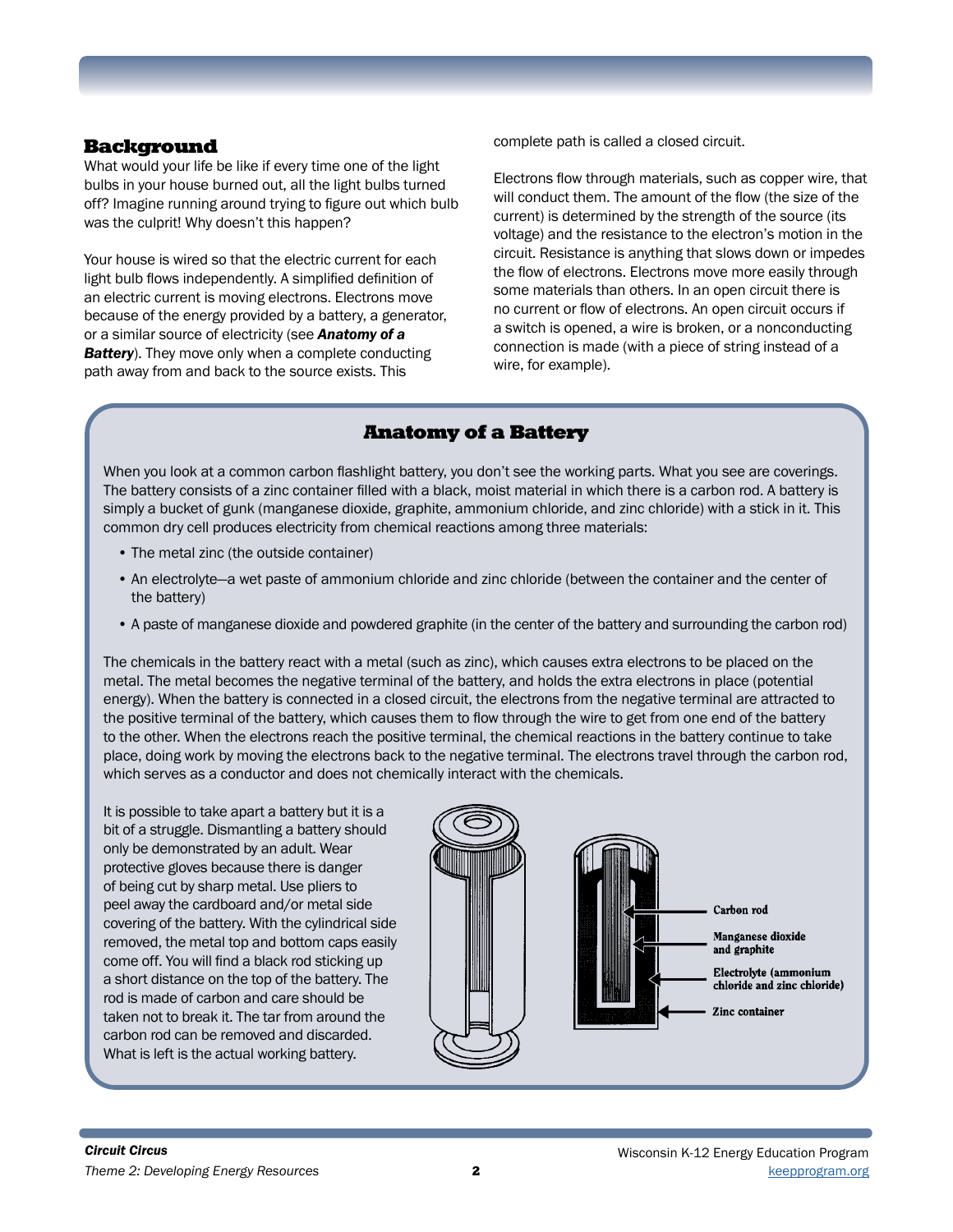The basic components in a closed circuit include a source, conducting connections (wires, for instance), and a converting device—something like a light, a heater, or a motor—that changes electrical energy to light, heat, or motion, respectively.

The source, such as a battery, provides the energy. The source is like a pump that lifts up water and lets it run through a network of pipes. The whole process of converting energy from one form to another is continuous as long as the source is connected and the circuit is complete. Electrons move through the circuit with as many leaving the source as returning to it. Some energy, however, is lost to resistance in the circuits or is converted to another form in the conversion device. The converted energy is dissipated from the circuit (usually escaping as heat). Two simple examples of a closed circuit are a series circuit (or series connection) and a parallel circuit (or parallel connection). In a series connection, all the components are in line (see *Diagram of a Series Circuit*), and therefore, the current must flow through each component. The resistances are additive. A light bulb, specifically its filament, is the component that adds resistance to a circuit. The more light bulbs, the more resistance.

In a parallel connection, there are several paths available and the current divides according to the resistance in each path (see *Diagram of Parallel Circuits*). The current "follows the path of least resistance." It is clear that the failure of one component (a blown bulb that results in an open circuit, for example) has more consequences in a series connection than in a parallel connection. Home lighting is wired with parallel connections rather than series. Otherwise, much of our time would be spent testing for burned-out light bulbs.

## Procedure

#### **Orientation**

Have students work in groups of two or three. Give each group a flashlight. Instruct students to turn the flashlight on and off, to take out the batteries, and put them back in properly. Tell students to carefully observe the inside and outside of the flashlight and note what they see. If possible, have students remove the light bulb. If not, provide students with a flashlight bulb. Caution: Some parts may be made of glass and should be handled carefully. Provide groups with one piece of wire and challenge students to light the bulb without using the flashlight container. When someone has figured out how to make the light bulb shine, discuss the strategy used. It should be noted that there is a continuous metal pathway

between the light bulb and the ends of the batteries. Point out that the bulb lights whether one or two batteries are used. Students can vary the position of the light bulb, wire, and battery to see if they can still get the bulb to light. Caution: The batteries may get hot. Students should keep the bulb lit no more than 15 seconds.

Have students draw at least one setup for how a battery, light bulb, and wire can be connected to make the bulb light (See Lighting Possibilities). Note which parts of the bulb are being touched by the wire and the battery (both the metal threaded area of the side and the bottom of the bulb must be in contact with metal).

Ask students to identify the different forms of energy that are present in the lit bulb, the battery, and the wire. They should note that the battery contains stored chemical energy and the light bulb has light and heat energy. The may also know that electrical energy is present.

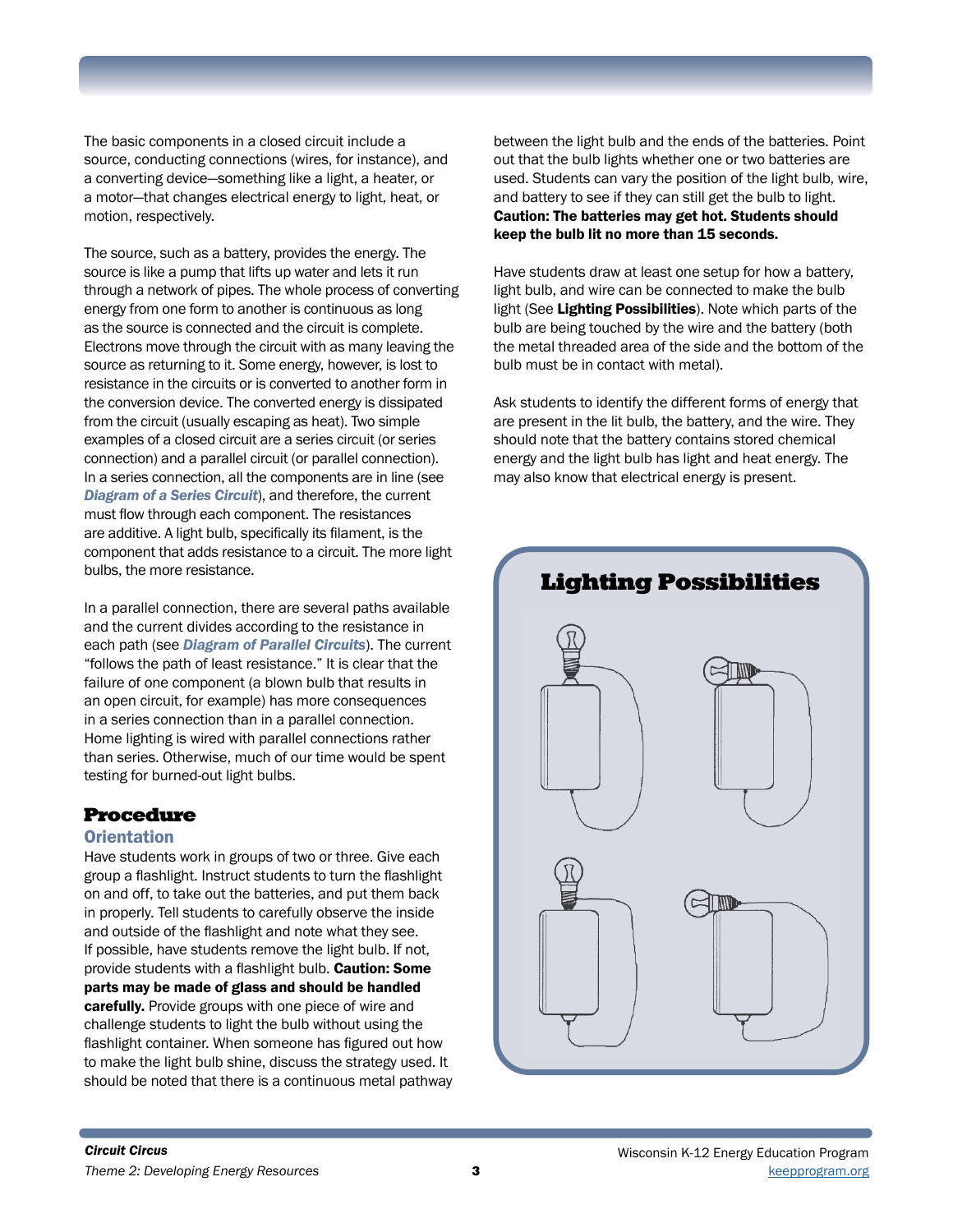### **Steps**

1. Tell students that electrical energy involves the movement of electrons. Draw a simple sketch of an atom, mentioning that atoms are the tiny particles that make up all materials. Explain that electrons are negatively charged components of the atom and that the nucleus has a positive charge. Electricity involves movement of electrons from one atom to another.



- 2. Show students the cutouts from the *Electron E Squares*  page. Explain that each "e" represents one electron. Have 12 students come to the front of the class.
	- •Assign three of the students to be the battery, provide them with the "I am a battery" signs, and have them stand in a line. The battery has atoms that contain electrons, so give each "battery" student an electron.
	- •Another student is the light bulb. The light bulb also has atoms with electrons, so give the "light bulb" student the "I am a light bulb" sign and an electron.
	- •Ask the rest of the students to be the wire and stand in a line. The "wire" students receive electrons because wires have atoms. Have these students stand in a line, holding the piece of string.
- 3. Challenge the group of students to arrange themselves so that they illustrate how the light bulb, wire, and battery are arranged to make the bulb light.
- 4. Explain that when this connection is made, electrons can flow out of the battery. Beginning with the battery student on the end opposite the light bulb, have students pass their electrons around in a circle battery ("negative" terminal) to the wire, to the light bulb, to the battery ("positive" terminal) (see *A More Accurate Simulation* for a better representation of energy flow in a battery.). Explain to students that this flow of electrons is called a closed circuit.
- **5.** Have students return to their original working groups. Hand out additional pieces of wire (each group should

have at least four) and one more light bulb to each group. NOTE: An alternative is to hand out segments of holiday tree lights. Challenge groups to use the wires and one battery to make two bulbs light (neither bulb should directly touch the battery). Caution: The batteries may get hot. Light bulbs should be lit no more than 15 seconds. An option is to provide students with battery holders (see *Making Battery Holders*).

- 6. Encourage students to find two different ways to light the two bulbs.
	- •A series circuit or connection. See *Diagram of a Series Circuit*. Have students draw a picture of this type of circuit and trace the flow of electrons. Ask students what happens if one bulb is removed. Students can also add more bulbs to the series and observe what happens to the brightness of the bulbs. The term resistance can be introduced here.
	- •A parallel circuit or connection is when each light

### A More Accurate Simulation

To better represent the electron flow through a battery, have three students represent the battery. Make one student the "negative" terminal and give this student three electrons. The second student will be the "positive" terminal and initially has no electrons. The third student represents the "chemicals" in the battery (where the reaction takes place; see *Anatomy of a Battery*) and also begins with no electrons. The "negative" and "positive" students should be separated by about eight feet. Show students the "+" and "-" on a battery. When the circuit is completed and current flows, electrons are passed along the circuit and move to the positive terminal (the negative electrons are attracted to positive). When the "positive" student receives an electron, it is handed over to the "chemical" student who then runs over and hands the electron to the "negative" student. Having the "chemical" student run back and forth a short distance between the "positive" and the "negative" student represents the work done by the chemical reactions in the battery to keep the charge separated (it's analogous to a pump continually pumping water uphill). The "negative" student having more than one electron at a time represents the battery's ability to keep the charges separated.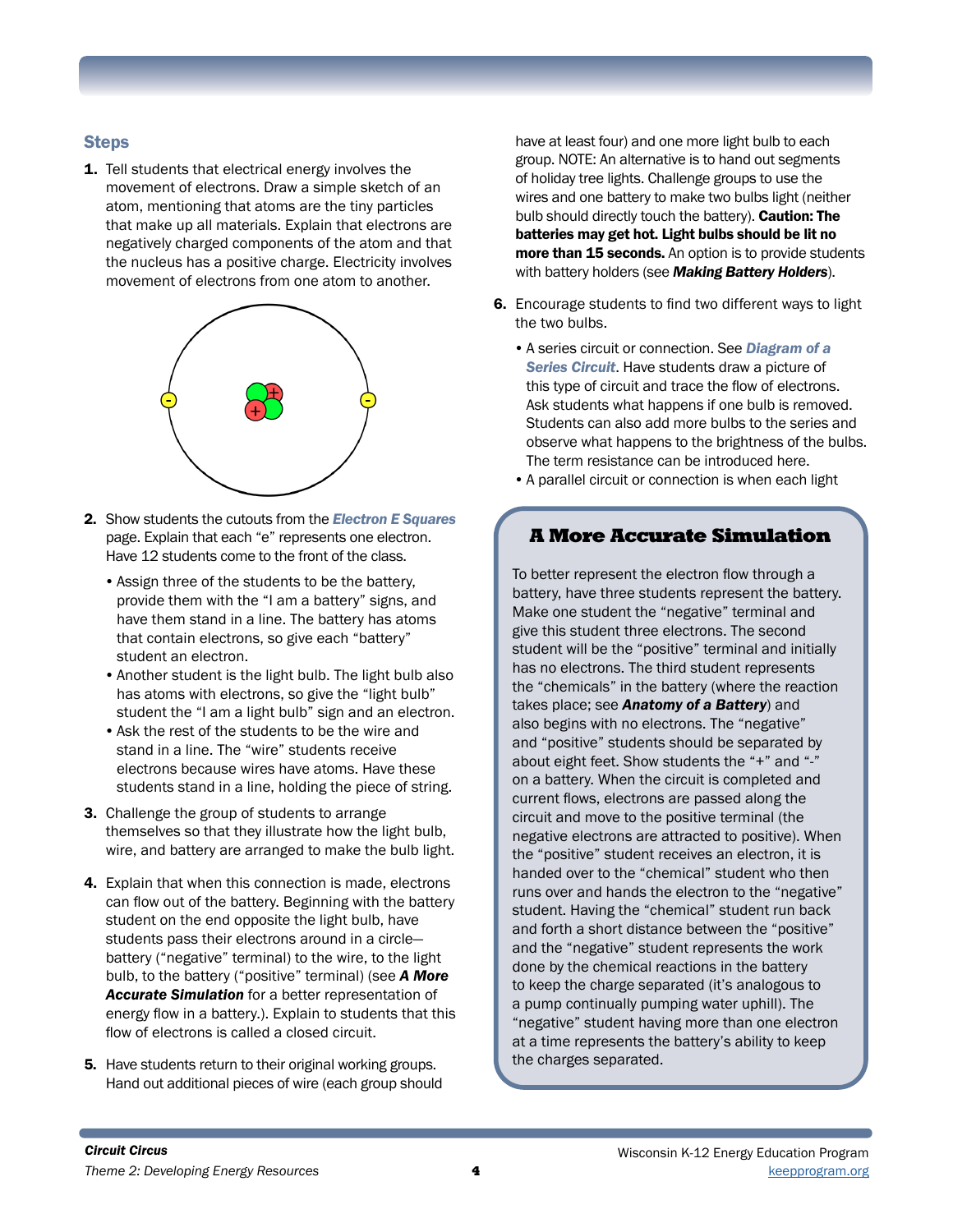## Making Battery Holders

Assemble the battery holders from one thick rubber band and two Fahnestock clips. The rubber band should be just big enough to fit around the D cell battery lengthwise. Stretch the rubber band and slide it between the spring tab and the loop on the Fahnestock clip. You might have to bend the spring tab up a little to get the rubber band through. Have students help you with this. The Fahnestock clip works by pressing down the spring tab, inserting the end of wire in the loop, and releasing the tab so it springs upward and holds the wire tightly in the loop. If the wire is not secure, remove the wire and bend the spring tab away from the loop and try again.

Warn students that the bulbs need not be tightly screwed into the sockets. All that is necessary is that the socket parts touch the thread and bump parts of the bulb. Excessive tightening will bend some sockets out of shape.

bulb has its own electrical circuit. See *Diagram of Parallel Circuits*. Have students draw a picture of this type of circuit and trace the flow of electrons that travel to and from each light bulb. What happens this time if they remove one of the light bulbs? How does the brightness of the bulbs in a parallel circuit compare to the bulbs in a series circuit?

#### Closure

Ask students whether they think their home lighting uses series or parallel circuits. What would be the problem with a series circuit for home lighting? Ask students how they open and close circuits almost every day. Discuss how flipping a light switch on allows the electrical current to flow (closes the circuit) and turning off the light opens the circuit.

Have students keep an inventory of how often they "complete electrical circuits" during their day and compare their tallies. Emphasize the importance of electricity in their lives.

Hand out copies of *A Working Electrical Circuit Crossword Puzzle* for students to complete.

#### Assessment

#### Formative

- Can students define what an electrical circuit is?
- Did students successfully light the bulb?
- Are they able to construct both a parallel and series circuit?
- Did they correctly complete *A Working Electrical Circuit Crossword Puzzle*?

| <b>Answers to</b><br><b>Crossword Puzzle</b> |               |
|----------------------------------------------|---------------|
| <b>Across</b>                                | Down          |
| 3. Series                                    | 1. Circuit    |
| 5. Converted                                 | 2. Switch     |
| 6. Filament                                  | 4. Resistance |
| 7. Electron                                  | 8. Battery    |
| 11. Atom                                     | 9. Parallel   |
| 12. Conductor                                | 10. Current   |
| 13. Voltage                                  |               |

#### **Summative**

- Hand out copies of *Which Ones Work?* and *Which Are Parallel Circuits?* and have students complete the work sheets. Answers: 1, 5, and 6 will light; all but circuit 2 are parallel.
- Challenge students to design a model home out of shoeboxes. Each room should have its own light that can be turned on and off without affecting the other rooms. Students can turn off the light by unscrewing the light bulb.

#### Extension

Have students investigate which materials conduct electricity and which do not. Instruct them to make a simple circuit (one light bulb, one or two wires, and a battery). They should cut one of the wires in half. Test different materials by placing them between the cut ends of the wire. Which materials are conductors (close the circuit) and which are insulators (do not close the circuit)? Materials that students can test include plastic and metal spoons, jewelry, yarn, pencils, pens, a ruler, and paper.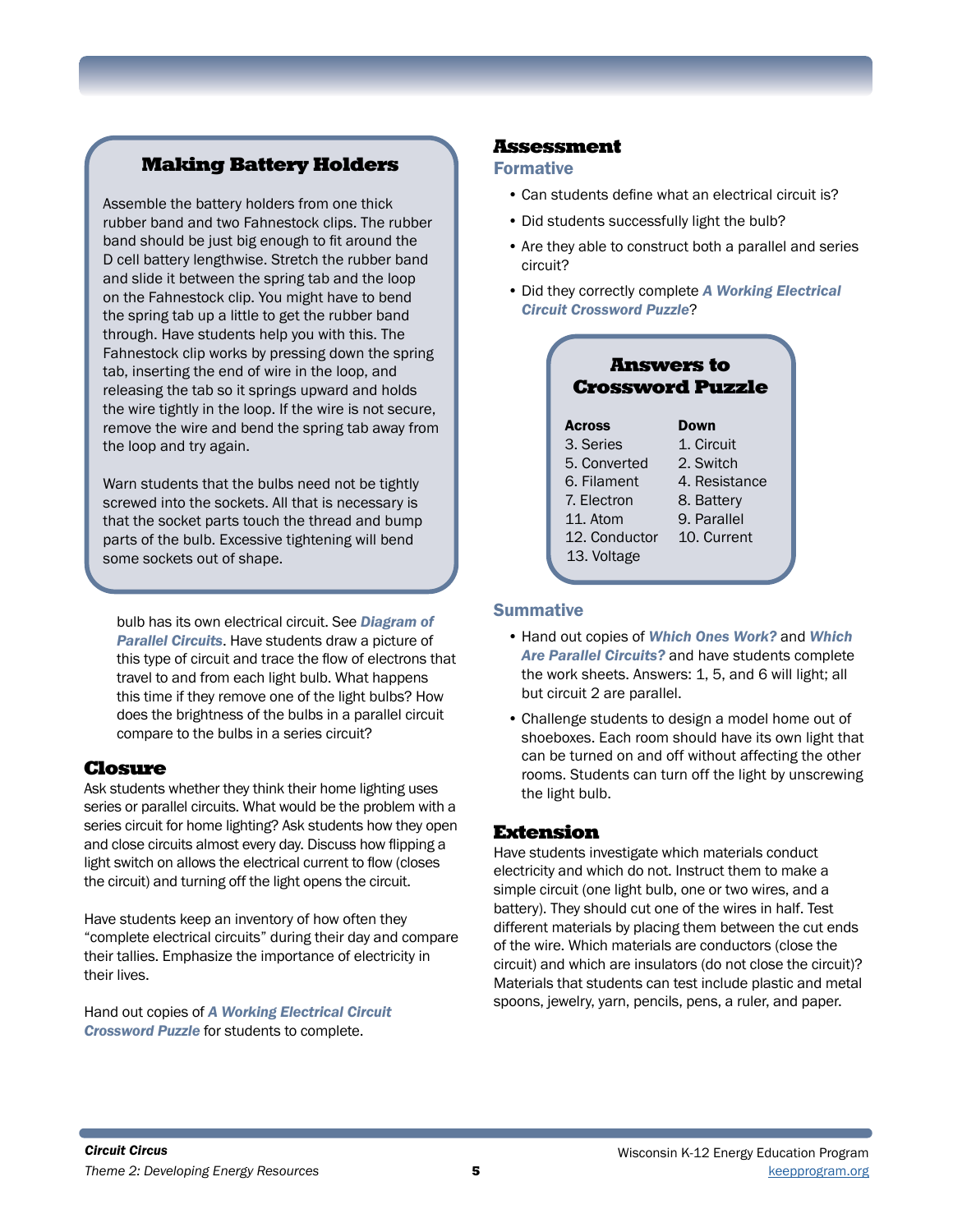### **Credits**

Simulation modified from Tennessee Valley Authority. "Electron Game" p. EL-27 in *Energy Sourcebook: Elementary Unit*. Knoxville: Tennessee Valley Authority, 1992. Used with permission, All rights reserved.

Illustrations reprinted with permission from *Taking Charge: An Introduction to Electricity* by Larry E. Shafer. Copyright 1992 by the National Science Teachers Association, 1840 Wilson Blvd., Arlington, VA 22201-3000, All rights reserved.

#### Related KEEP Activities

This activity works well in a unit on electricity (see K–5 Energy Sparks for Theme II: "Electricity in Our Lives"). Follow this activity by having students explore other sources of electricity, such as "Fueling Around," "Digging for Coal," and "Waterwheels, Windmills, and Turbines." Batteries as a potential source of electrical energy are introduced in "Potentially Kinetic." This is also a good place to stress electrical safety rules. See K-5 Energy Sparks for Theme II: "Electricity in Our Lives." More advanced students may want to build a model electric motor; see "Electric Motors and Generators." A possible extension is found in 6-12 Energy Sparks for Theme II: "Make a Light Bulb."

#### © 2020 Wisconsin Center for Environmental Education

The Wisconsin K-12 Energy Education Program is supported through funding from



Wisconsin K-12 Energy Education Program (KEEP) **College of Natural Resources University of Wisconsin-Stevens Point** 









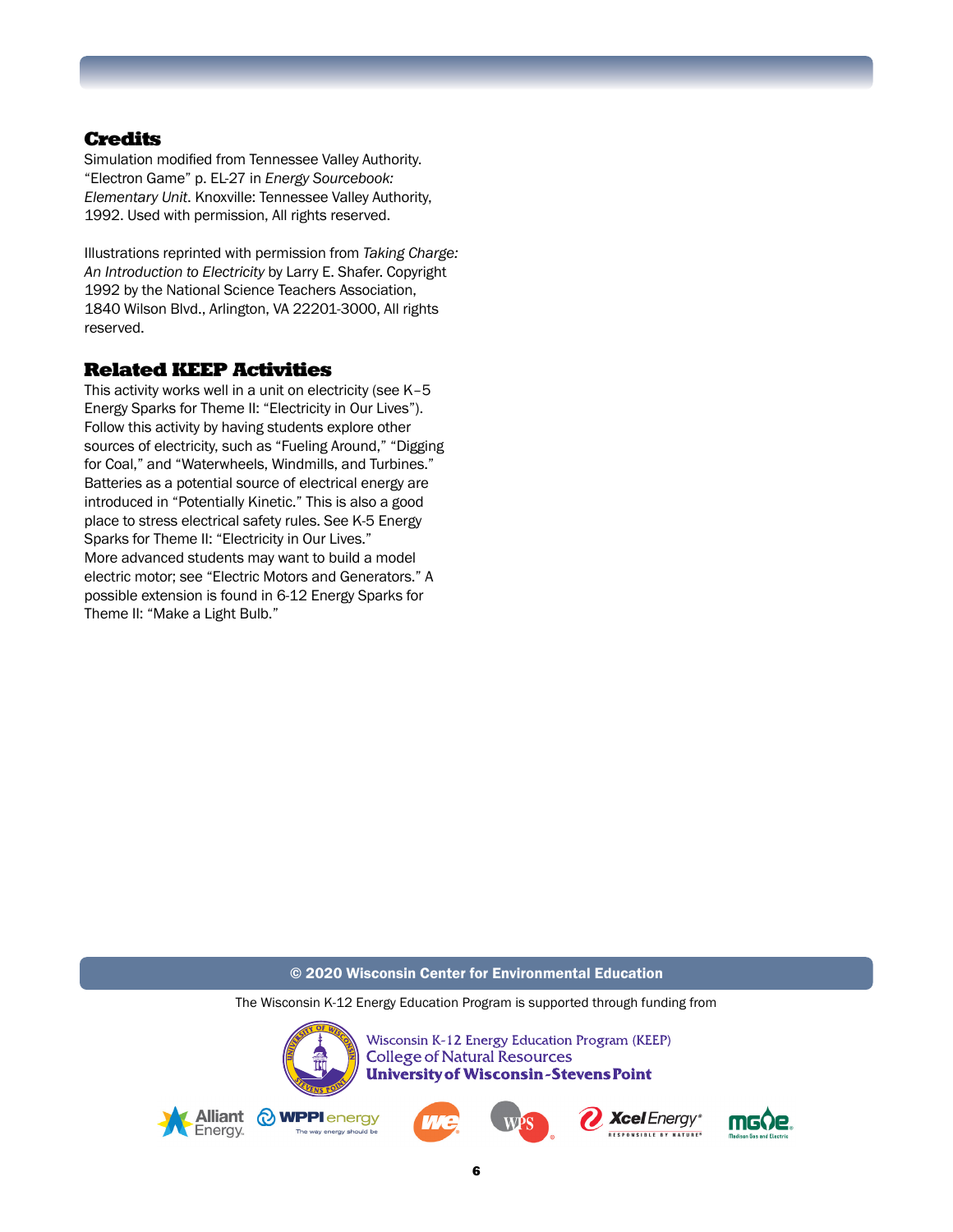# Electron E Squares

#### Instructions

Make two copies of this page and cut around the squares.

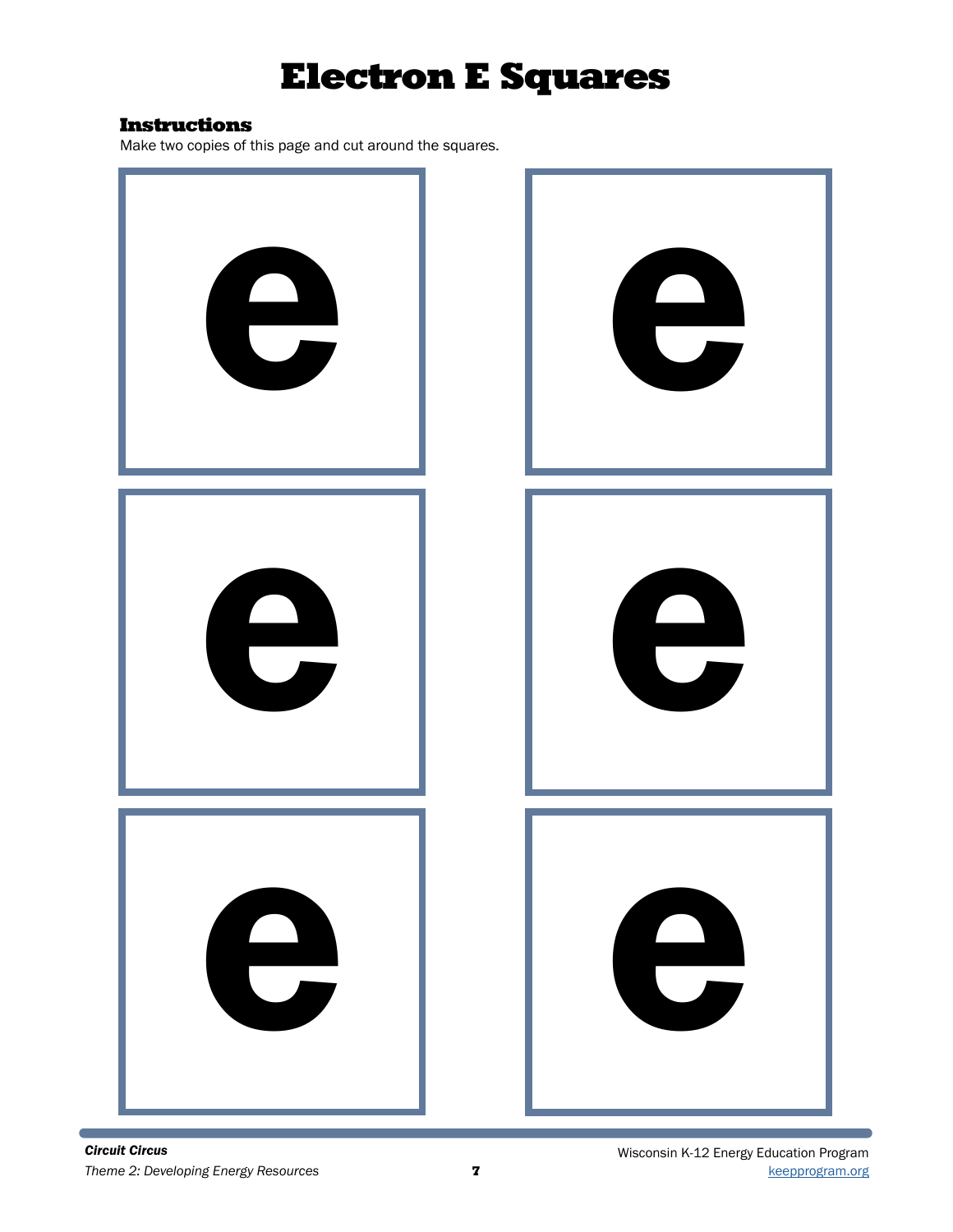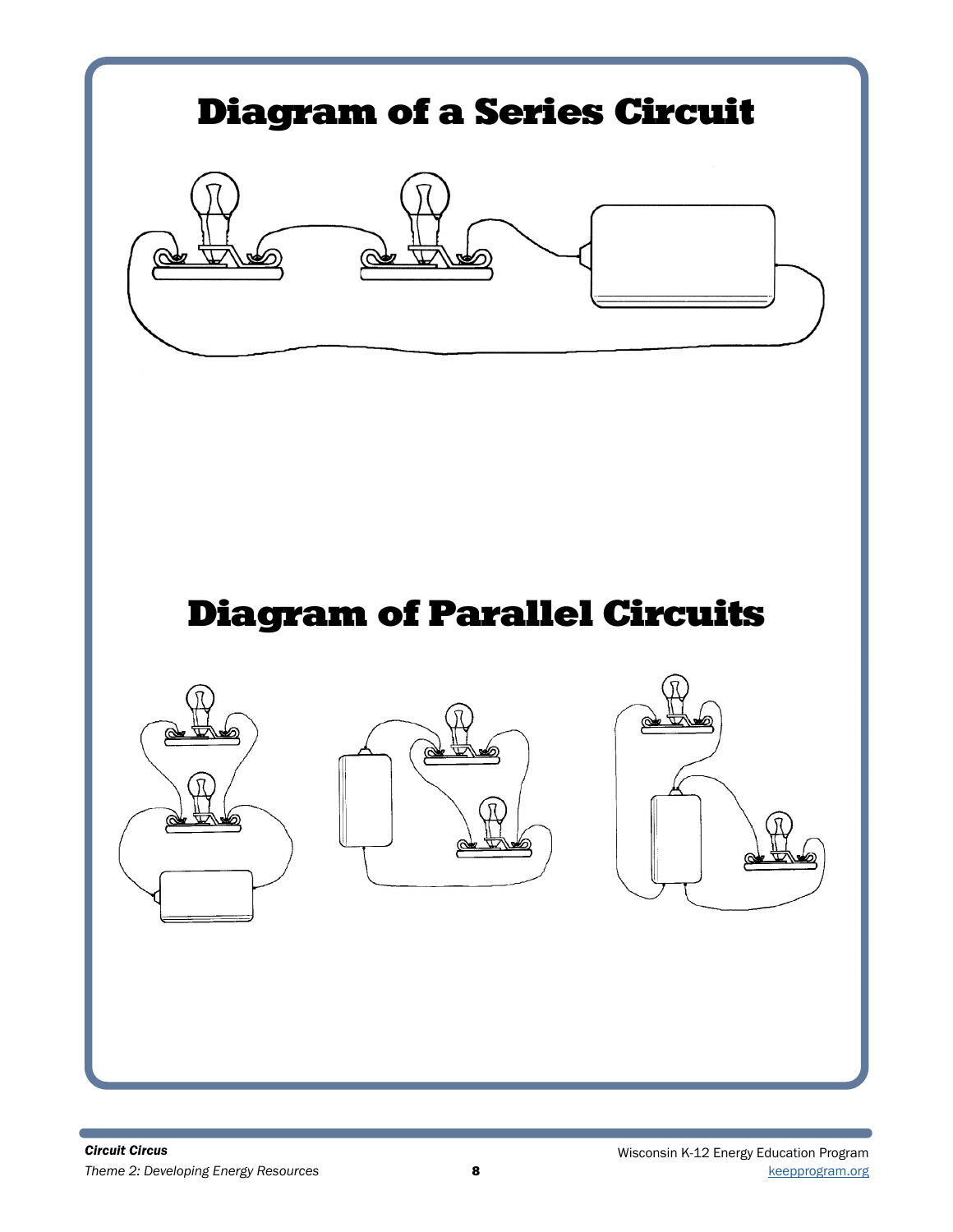# Which Ones Work?

## Instructions

For each arrangement, if you think the bulb would light, write the word "light" next to the bulb.



# Which Are Parallel Circuits?

### Instructions

Write a "p" by each of the following circuits that you think is a parallel circuit.